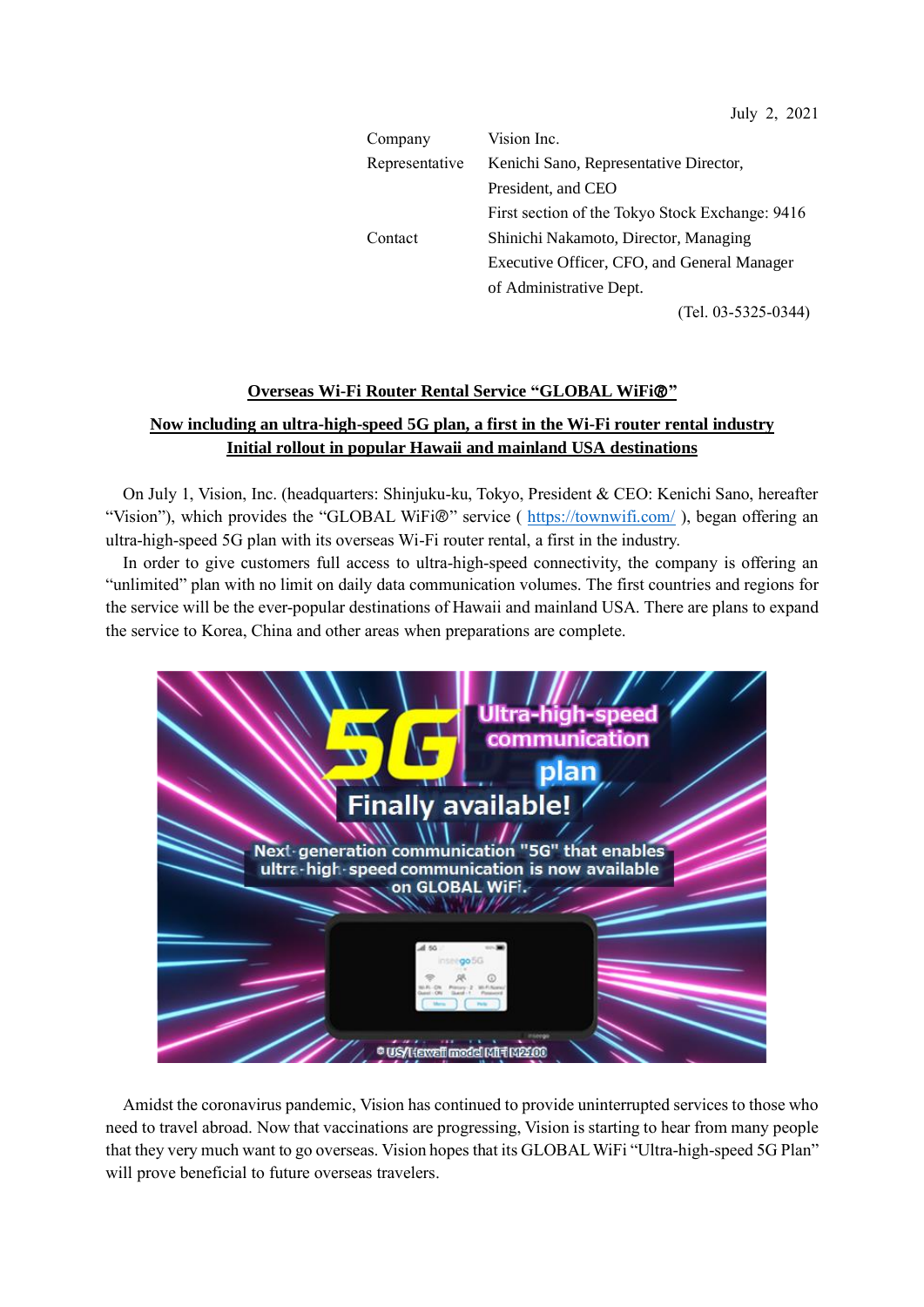As Vision continues to provide quality services and networks and expand service areas, the company is determined to offer easy-to-use mobile Internet connectivity around the world in order to contribute to business and sightseeing in the post-corona/living-with-corona world.

## **■ About the "GLOBAL WiFi" Ultra-high-speed 5G Unlimited Plan for Hawaii and USA**

| $\circ$ Launch:       | July 1, 2021                                           |
|-----------------------|--------------------------------------------------------|
| $\circ$ Website:      | https://townwifi.com/price/5g/                         |
| $\circ$ Availability: | Hawaii 5G (ultra-high speed)/USA 5G (ultra-high speed) |
|                       |                                                        |
| $(1)$ Name of plan:   | Hawaii 5G (ultra-high speed) unlimited                 |
| Price: ¥3,170         | Early booking discount*: ¥2,970                        |
| (2) Name of plan:     | Mainland USA 5G (ultra-high speed) unlimited           |
| Price: ¥3,170         | Early booking discount*: ¥2,970                        |
|                       |                                                        |

\*Early booking discount applies within application period stipulated online. For details, check our website.

○ Precautions for use:

- ・ Plan provides data communications even without an 5G connection by switching to 4G.
- ・ 5G may be unavailable due to local circumstances; in such cases, 4G only is provided.
- ・ Because the plan uses the most up-to-date devices, customers can expect higher communication speeds compared to previous 4G devices, even when connecting via 4G. \*Varies depending on location.
- ・ If data volumes become excessive, connectivity may be restricted depending on the policies of partner carriers at the destination country or our own assessment.
- ・ Since the stock is limited at the beginning of the service, those who wish to use it will be accepted by phone.

#### **■ About Vision's "communication quality" standards and "signal audits"**

Under "GLOBAL WiFi®", Vision provides global high-speed mobile communications based on information updates and verifications conducted in collaboration with partner communications carriers around the world.

When adding coverage areas, communication methods, and plans, we also verify locations with "signal audits".

After verifying the extent of the coverage area (signal area), including dead spots and locations where signals are blocked by buildings, etc., we measure actual communication speeds. Only if these measurements meet our own communication standards do we begin purchasing communications bandwidth.

The verification is undertaken by our own overseas staff in cooperation with partner companies.

There are many 5G communications carriers around the world, but at Vision, we only begin providing service in areas that meet our quality standards.

## **■ Outline of the GLOBAL WiFi® service**

- Service details: Mobile Wi-Fi router rental service for overseas use
- Rental fees: As low as JPY300 per day
- Service area: More than 200 countries and regions worldwide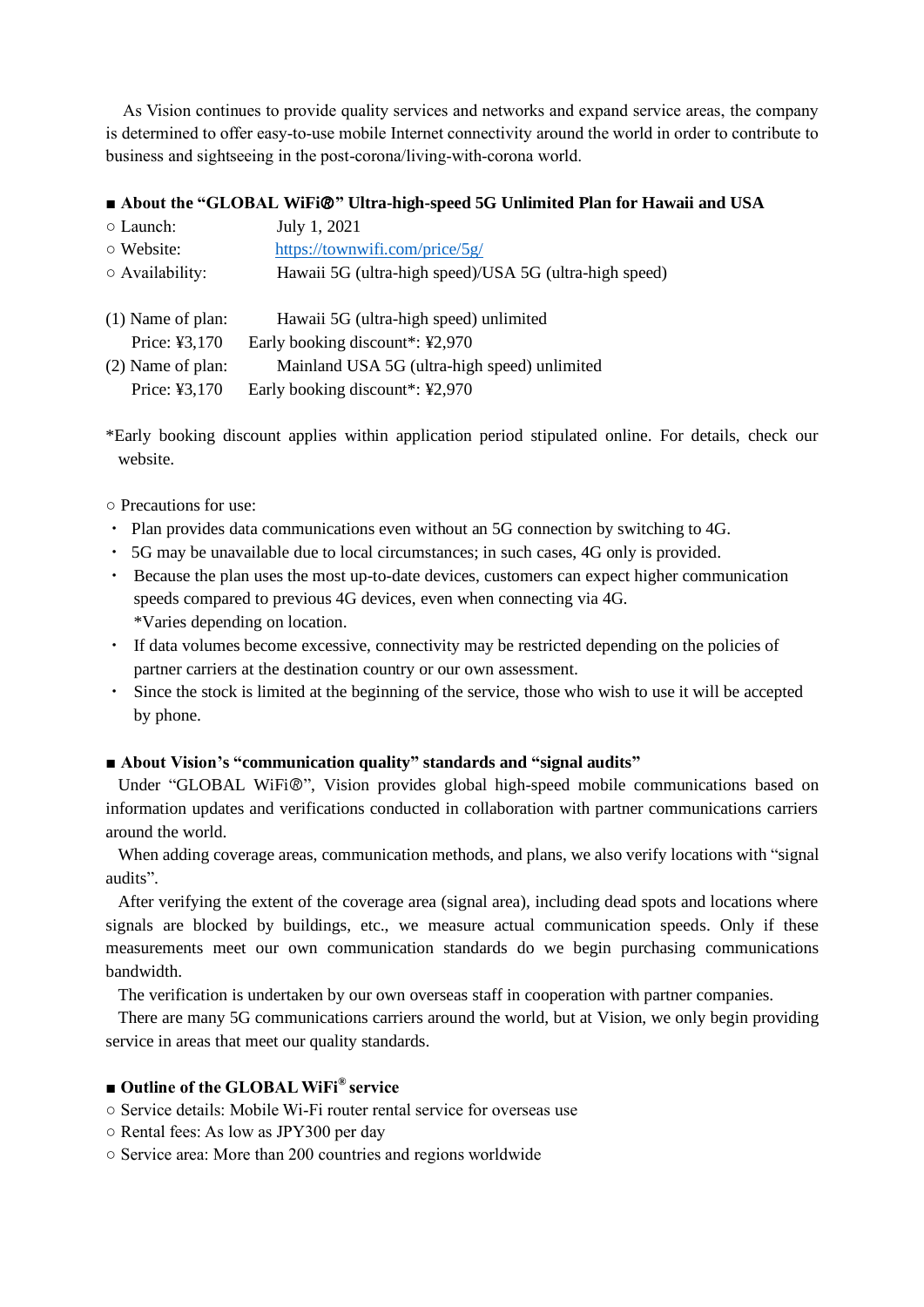- Application methods: Website [https://townwifi.com/,](https://townwifi.com/) toll-free telephone call (0120-510-670), airport service counters
- Receiving/returning router devices: Possible in Japan through our service centers at 17 domestic airports, Vision facilities, or home delivery services; possible overseas through our business locations and home delivery services
- Provider: Vision Inc.
- Receiving/returning airport counter/facility (as of July, 2021):

Due to the large number of flight suspension/reduction, some counters have temporarily changed their business hours or have been suspended. Please refer to the website for details.

Application on the day of departure:

Narita airport [\*1], Haneda airport, Kansai airport, Itami airport, Chubu airport, Fukuoka airport, Naha airport [\*1], Sendai airport, Oita airport [\*2], Kagoshima airport [\*6], New Chitose airport Receiving/returning:

- Narita airport [\*3], Haneda airport, Kansai airport, Itami airport, Chubu airport, Fukuoka airport, New Chitose airport, Komatsu airport, Naha airport [\*4], Asahikawa airport [\*2], Miyazaki airport, Niigata airport [\*5], Sendai airport, Oita airport [\*2], Kagoshima airport [\*6], Kita-kyushu airport [\*7], Miyako Shimojishima airport [\*7]
- Facilities: SHIBUYA "CHIKAMICHI" [\*8], JR Miyazaki station
- Overseas: Our business locations in Hawaii, Taiwan, and Korea

[\*1] This is a contract with "J WiFi & Mobile".

- [\*2] At the "Tourist Information Center".
- [\*3] At the "J WiFi & Mobile" counter.
- [\*4] At the "J WiFi & Mobile" counter next to the Information Center in the arrival lobby on the
- 1st floor of the international terminal.
- [\*5] At the "Niigata Kotsu Counter".
- [\*6] At the "Multifunctional Service Counter".
- [\*7] By unmanned pick-up locker "Smart Pickup" and "Return Box".

[\*8] Only receiving is available.

## **■ Vision Inc. Company Profile**

With the corporate philosophy of "To contribute to the global information and communications revolution" and slogan of "More vision, more success," Vision provides services primarily in the information and communications field and makes decisions with a clear vision to help customers achieve greater success.

- ・ Trade Name: Vision Inc.
- ・ 1st Section of the Tokyo Stock Exchange (Code: 9416)
- ・ President, Founder & CEO: Kenichi Sano
- ・ Head Office: 5F Shinjuku i-Land Tower, 6-5-1 Nishi-Shinjuku, Shinjuku-ku, Tokyo 163-1305, JAPAN
- ・ Incorporated: December 4, 2001 (Founded: June 1, 1995)
- ・ Capital: ¥2,365,789,000
- ・ Website: <https://www.vision-net.co.jp/en/>
- ・ Businesses:

1. GLOBAL WiFi®

International / Domestic (Japan)

2. Information and Communications Service